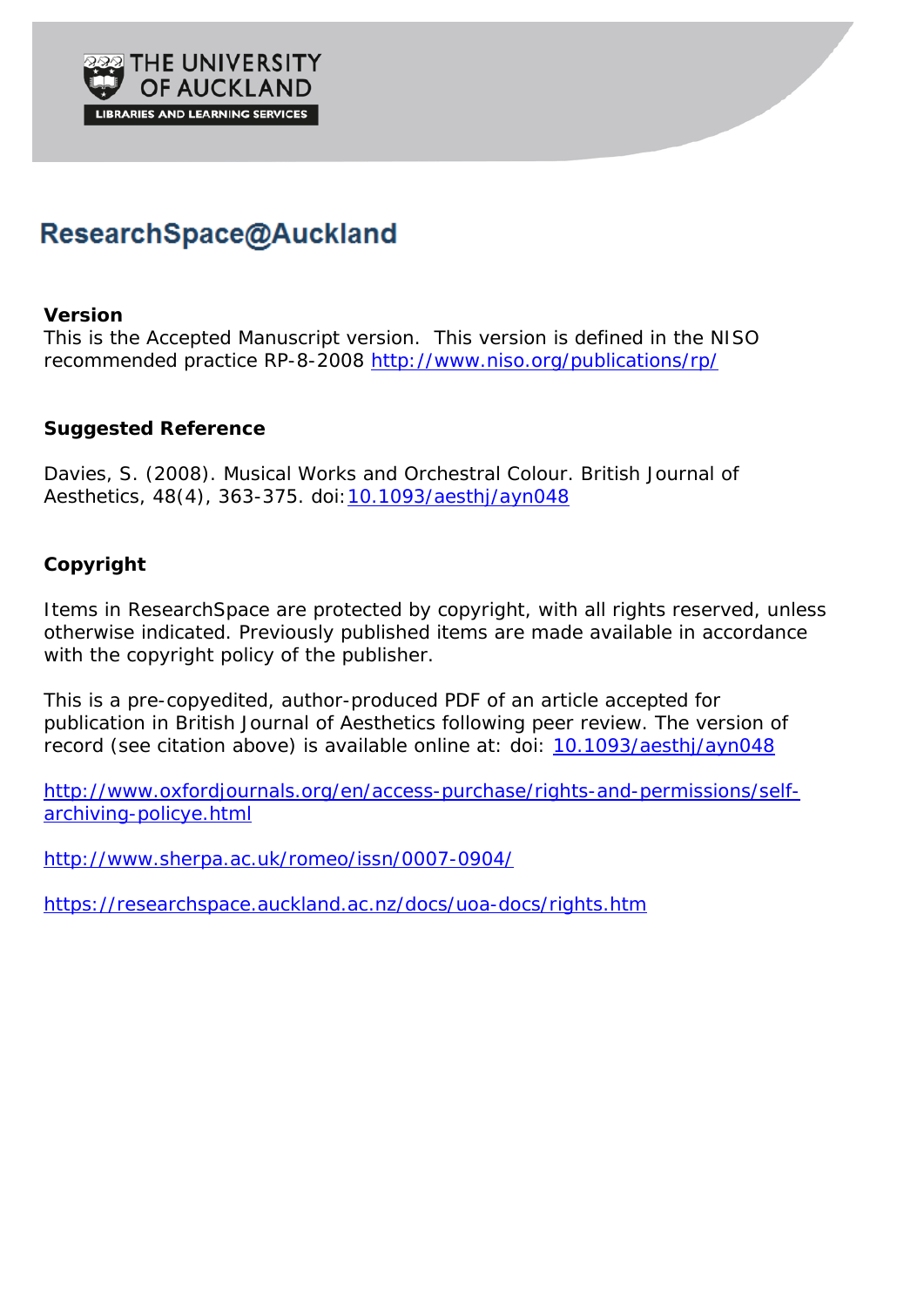#### Stephen Davies, Philosophy, University of Auckland

**Important note:** This is a final draft and differs from the definitive version, which is published in the **British Journal of Aesthetics**, 48 (2008): 363-375. I have been assured by the University of Auckland's research office that if they have made this publicly available then it does not violate the publisher's copyright rules.

#### **Musical Works and Orchestral Colour**

## **Abstract**

In music ontology, 'pure' formalists regard musical works as 'colourless' sound structures. One alternative, known as timbral sonicism, accepts that a musical work's orchestral colour is a factor in its identity, but denies that the use of the specified instruments is required for an authentic rendition of the work provided that sounds *as of* those instruments are achieved. This position has been defended by Julian Dodd. In arguing against his view, I appeal to empirical work showing that composers, musicians, and listeners typically hear through music to the actions that go into its production. In this respect, musical listening reflects the standard account of 'ecological hearing'; we appreciate sounds as providing information about their sources rather than for their intrinsic qualities. On this basis, I suggest that musical instruments are not merely means to the production of the sounds of performances. Their use is mandated if such performances are to be properly formed. More specifically, when composers are able to make the instrumentation of their compositions central to the identity of those compositions, accurate performances must involve the appropriate use of the specified instruments.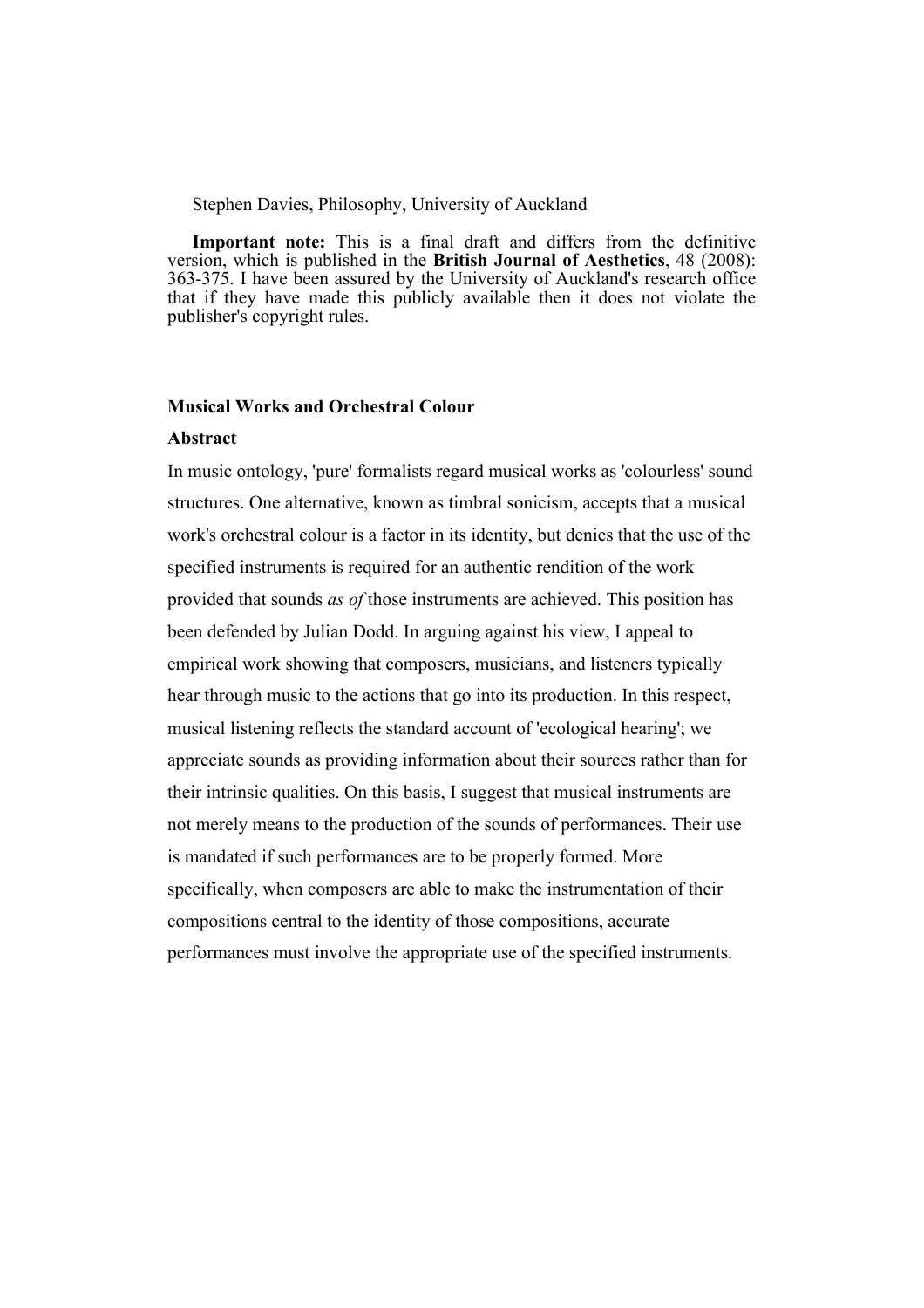#### **Musical Works and Orchestral Colour**

Imagine a formalist who argues that colours are incidental to the identities of the paintings that display them. What is essential to their identities, he suggests, is their depictive content and formal structure, not their colours.

Against such a view, one might argue that the colours of paintings often make a vital contribution to organising the represented space or revealing its contents in other ways. In works such as Claude Monet's paintings of haystacks and water lilies and Georges Seurat's *La Grande Jatte*, outlines and edges crucial to the perception of what is depicted would be obliterated were the works decolourised. More generally, colour can contribute to the painting's perspectivalism, with more distant objects appearing bluer for example. Other structurally relevant spatial effects are generated via interactions between the relative area, contrast, complementarity, saturation, hue, and brightness of the colours used. By mapping the characteristic hues of what it depicts, a painting's colours can contribute to its representational verisimilitude. And where a painting's colours are at odds with what it depicts, as in works by Vincent Van Gogh or André Derain, distinctive expressive effects can be achieved.<sup>1</sup> Colour can also contribute symbolic and other associations relevant to recognising and appreciating the work's content. For example, consider Garry Neill Kennedy's *Figure Paintings* (1984), a wall painting of five grey-coloured regions labelled, 'Fig. 1', 'Fig. 2', etc. The greys in Figures 2, 4, and 5 are indistinguishable. Kennedy's notes for the work, which are posted nearby, read:

*Fig. 1* paint used to cover ships of the Canadian Navy. *Fig. 2* paint used to cover ships of the U.S.A. Navy. *Fig. 3* paint used to cover ships of the Mexican Navy.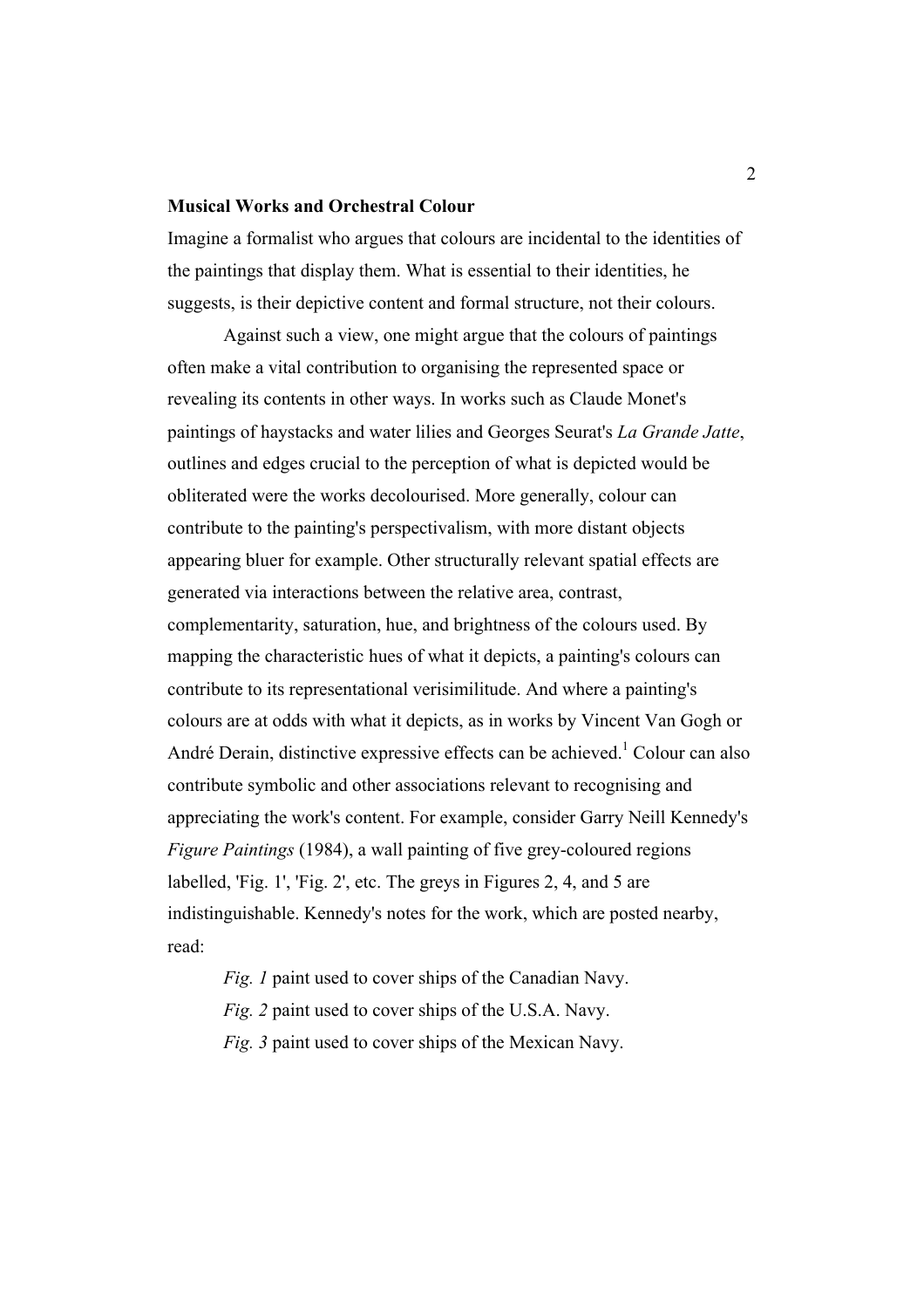*Fig. 4* mixture of *Figures 1* and *2* in quantities proportional to the amounts required to paint the fleets of Canada and U.S.A.

*Fig. 5* mixture of *Figures 2* and *3* in quantities proportional to the amounts required to paint the fleets of Mexico and U.S.A.<sup>2</sup>

Despite the implausibility of a formalism that discounts the colour of paintings, a corresponding theory for music is widely supported. In music, the equivalent to colour is timbre—that is, the sonic characteristics that distinguish various instruments or voices even as they play or sing the same notes. Timbre is commonly referred to as orchestral or vocal *colour*. The formalists just mentioned characterise musical works as *pure* (that is, colourless) patterns of notes or sound sequences. In other words, they regard both the piece's instrumentation and the timbral qualities generated by the use of the indicated instruments as irrelevant to its identity.

For example, William Webster maintains that Bach's Violin Concerto in E Major would be legitimately instanced if played on any instrument, so long as the note relationships were preserved.<sup>3</sup> Peter Kivy claims: 'Performing' a Bach fugue with a choir of kazoos … cannot, of itself, make the performance a performance of something else'.<sup>4</sup> Roger Scruton observes: 'There is nothing in the concept of a pitch pattern that determines the timbre that will most perspicuously realise it. Hence performances of the *Well-Tempered Clavier* on a piano, on a harpsichord, by a quartet of brass or woodwind, or by the Swingle Singers are all performances of the *Well-Tempered Clavier*'. He contends that we attend to the sounds of music solely as sounds, without regard to their origins.<sup>5</sup>

Formalists point to the following as supporting their view: some works, such as Bach's *Art of Fugue*, have no specified instrumentation. Others, such as Percy Grainger's *Irish Tune from County Derry*, are indicated as for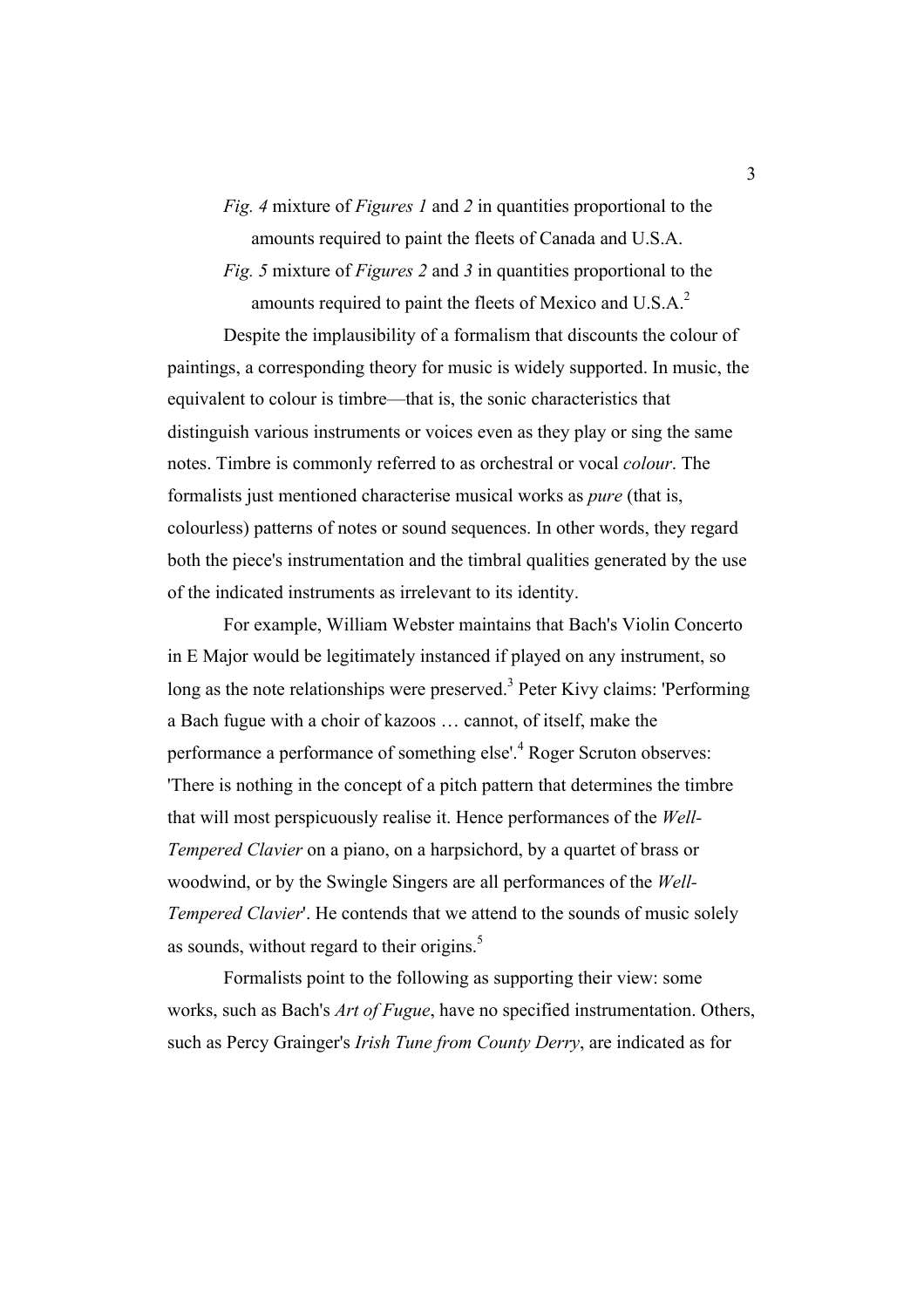any instruments. It is common for works to be transcribed for instruments other than those for which they were written or to exist in different orchestral arrangements, and they remain recognisable despite such transformations.

Two lines of reply can be pursued against the musical formalist. We can argue, as I did above for paintings, that a work's instrumental colour often makes a vital contribution to structural and other features. It helps delineate form and can add expressive and depictive qualities that are central to the work's character and identity. In addition, the formalist's assumption that nothing outside the work is relevant to its identity can be questioned. Aspects of the art-historical context and tradition in which the work was created affect its contents and its identity.<sup>6</sup> For instance, a work's genre determines which of its properties are standard, contra-standard, and variable, and thereby affects its work-identifying contents.<sup>7</sup> Meanwhile, what genre it belongs to depends both on the composer's intentions and on its matching the established genres of the time.

Recognising what is achieved in the work involves consideration of the constraints its media impose. In the musical case, the medium is not that of pure sound, but of sounds elicited by human musicians from their own body or from devices made of wood, metal, bone, gut, horsehair, and so on. In other words, and here is the second argument, the musical medium is the voice or musical instruments the use of which is specified by the work's composer. Typically, the work's instrumentation is not an incidental means to the sounding of the work. Rather, the use of those instruments is integral to the production of properly formed instances of the work. Even if a work is recognisable when performed in ways that alter or ignore its intended orchestration, such a performance is not properly formed or fully authentic. Meanwhile, transcriptions are distinct though derivative works or, in other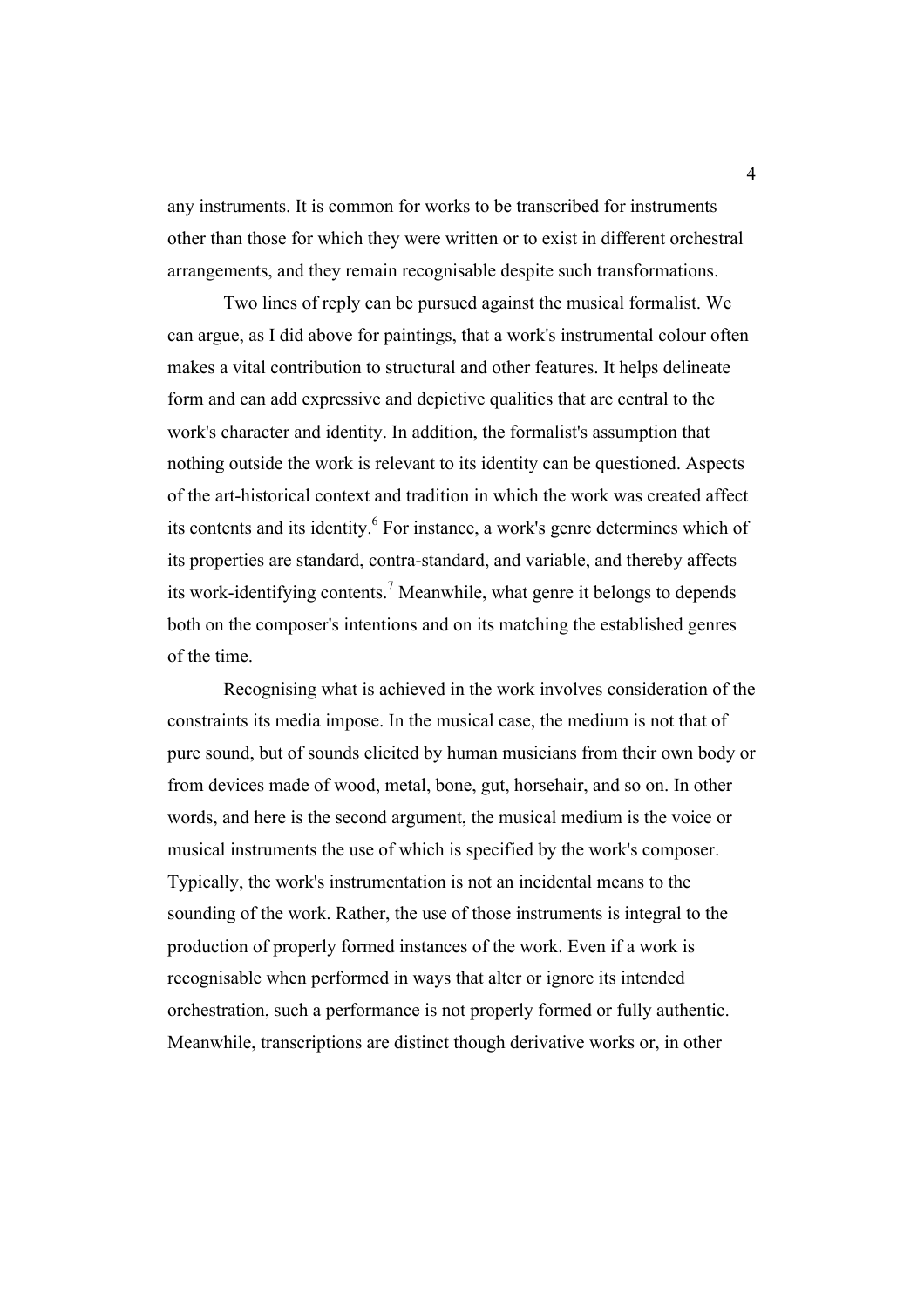cases, works can have more than one version, with each being instrumentspecific.<sup>8</sup>

## *Colourful Formalism*

A formalist might be persuaded by the first line of argument—instrumental colour contributes essentially to the work's identity—but not by the second according to which the relevant timbres must be elicited from the voices or the instruments specified by the work's composer. This formalist maintains that nothing beyond its timbrally inflected sound determines the work's identity, and he therefore suggests that the use of the specified musical instruments is not required in producing a fully authentic instance of the work. I have called this position 'timbral sonicism'.<sup>9</sup> The timbral sonicist develops his view as follows: for a long time, we associated the sounds with the instruments that produced them because there was no practical alternative to employing those instruments if one wanted to generate the specified sounds with the indicated timbral qualities. Now, though, we have the technology not only to record and replay such sounds but also to synthesise them electronically. An electronically generated rendition of a work would be fully accurate and authentic provided it matches the appropriate note pattern and invests this with the relevant timbral qualities—the sounds *as of* the instruments specified by the composer—despite the fact that the rendition is not performed by singers or by musicians playing the indicated instruments in the usual fashion.

Timbral sonicism has been defended recently by Julian Dodd. He states its thesis as follows: 'a work's normative properties comprise merely acoustic properties and not, in addition to these, *performance-means properties*: properties concerning how a performance's constituent sounds are produced'.<sup>10</sup>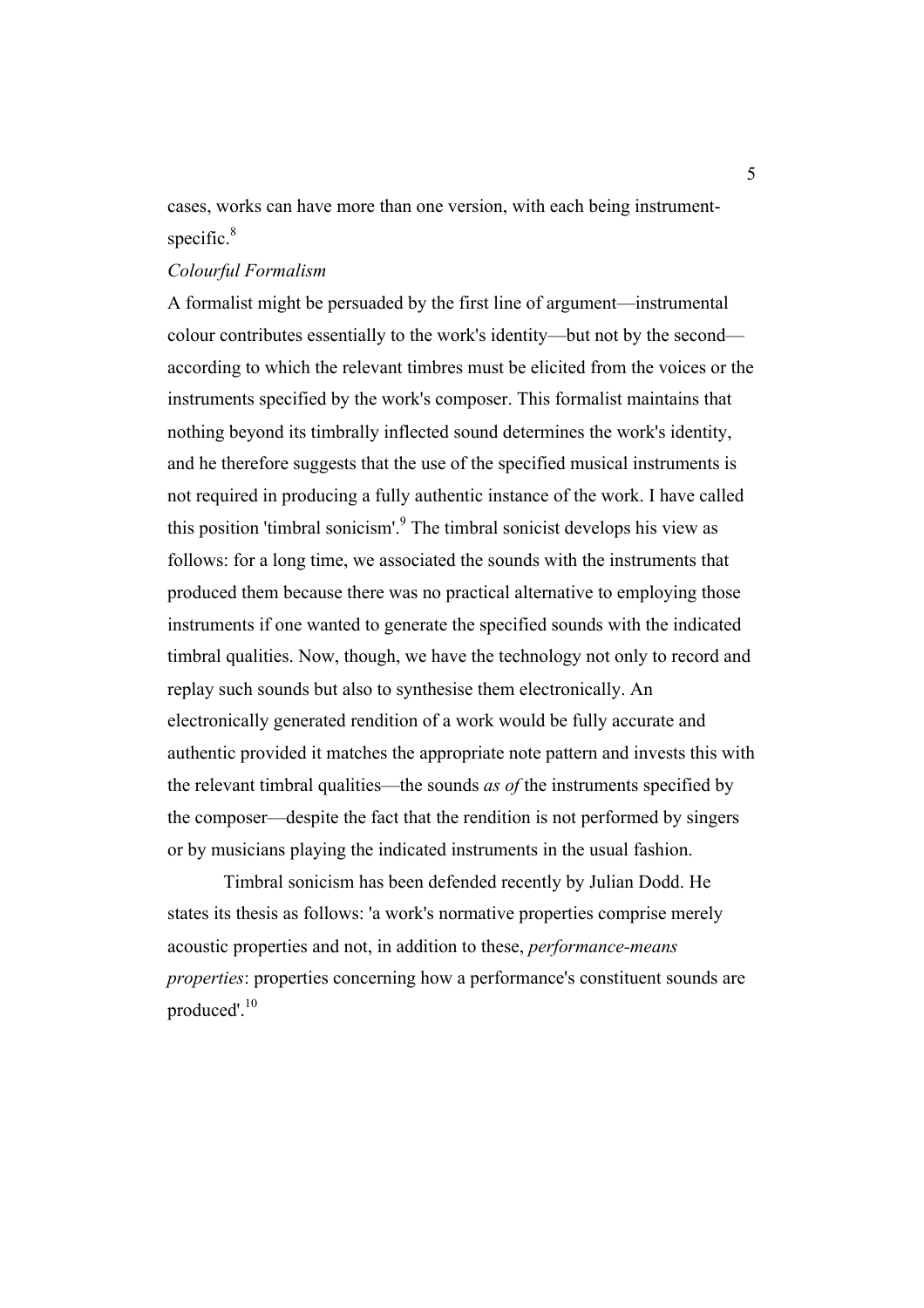Dodd begins by laying claim to the conceptual high ground: timbral sonicism is the theory we should accept unless it is defeated. And he suggests that the arguments of those he calls 'instrumentalists'—that is, those who regard the composer's specification of the performance-means as normative and thereby as indicating what is required for a fully authentic performance as insufficient to defeat timbral sonicism.

In defence of the first claim, Dodd holds: 'There is something deeply intuitive about the idea that works of music are pure types of sound-event: in other words, that what makes a certain work *that* work is simply that its performances should sound like *that* … Someone unencumbered by developments in analytical aesthetics will most likely accept that a performance of the *Hammerklavier* on a Perfect Timbral Synthesiser, indistinguishable to the ears from a performance on a piano, would be a no less satisfactory presentation of the piece'.<sup>11</sup> He affirms that the way we experience music is as connected sounds, not in terms of their sources, even if we typically refer to those sources as a way of indicating the precise timbral quality that we experience.

Turning to his rejection of arguments against timbral sonicism, Dodd notes that we cannot infer from the composer's specification of the work's instrumentation and her use of instrument-specific notations, such as *pizzicato*, that it is the use of those instruments, as against a sonic profile as of those instruments, that is normative for her work. And even if composers think in terms of the instruments to be used and take their work-establishing intentions to target those instruments, not merely their sounds, they would be mistaken in believing that they thereby mandate the use of those instruments in faithful performances. Moreover, even if it is true, as Stan Godlovitch has argued,<sup>12</sup> that musicians belong to guilds that allow changes to instruments only if these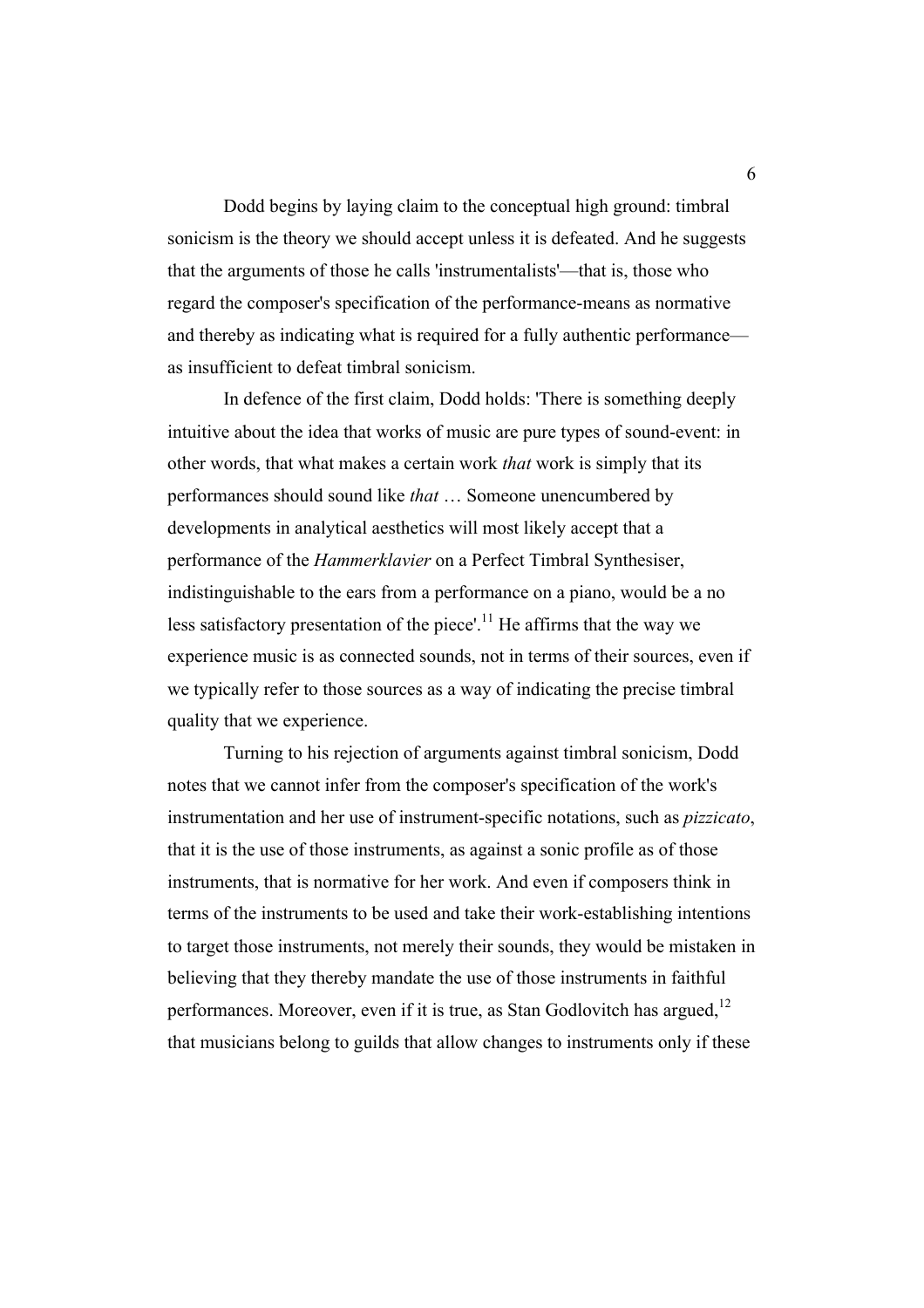preserve central skill elements and that these guilds reject synthesisers as replacement technologies, the musical ontologist can remain unimpressed. It would be a mistake to elevate an observation about the social history of music making into a constraint on clear-headed ontologising, Dodd suggests. 'That the practice of musicians embodies a commitment to instrumentalism does not entail that this doctrine is correct'.<sup>13</sup> If the performer uses replacement technology to produce a version of the *Hammerklavier* that is sonically indistinguishable from that of an accurate performance on the piano, we might think she 'cheats' in that she does not display the skill needed to elicit the work from a piano in the standard manner, but that is a judgment of the performer, not of the authenticity of the performance that is produced. Similarly, qualities that implicate the means of performance, such as that of being virtuosic, belong to the performer or performance, not to the work as such. And works are not unusual or original in terms of their use of instruments. Rather, it is the composers of such works and their compositional acts that display such characteristics. Meanwhile, properties that genuinely do belong to the work by virtue of its timbral qualities, such as some expressive properties for instance, do not depend on the means by which those timbral qualities are produced. And if, nevertheless, audiences no longer hear the same gestural or expressive qualities in the sound of the Perfect Timbral Synthesiser, that is 'caused by a failure of imagination on their part: a failure to hear the sounds *as if* made by' the ordinarily expected instrument.<sup>14</sup>

I hope it is clear by now that Dodd awards himself an invincible position. If the relevant properties cannot be heard, they must belong not to the work but to the composer, the performer, the social history of music making, the performance tradition, or whatever. And if they can be heard, so that they belong to the work, it must be that their being heard does not presuppose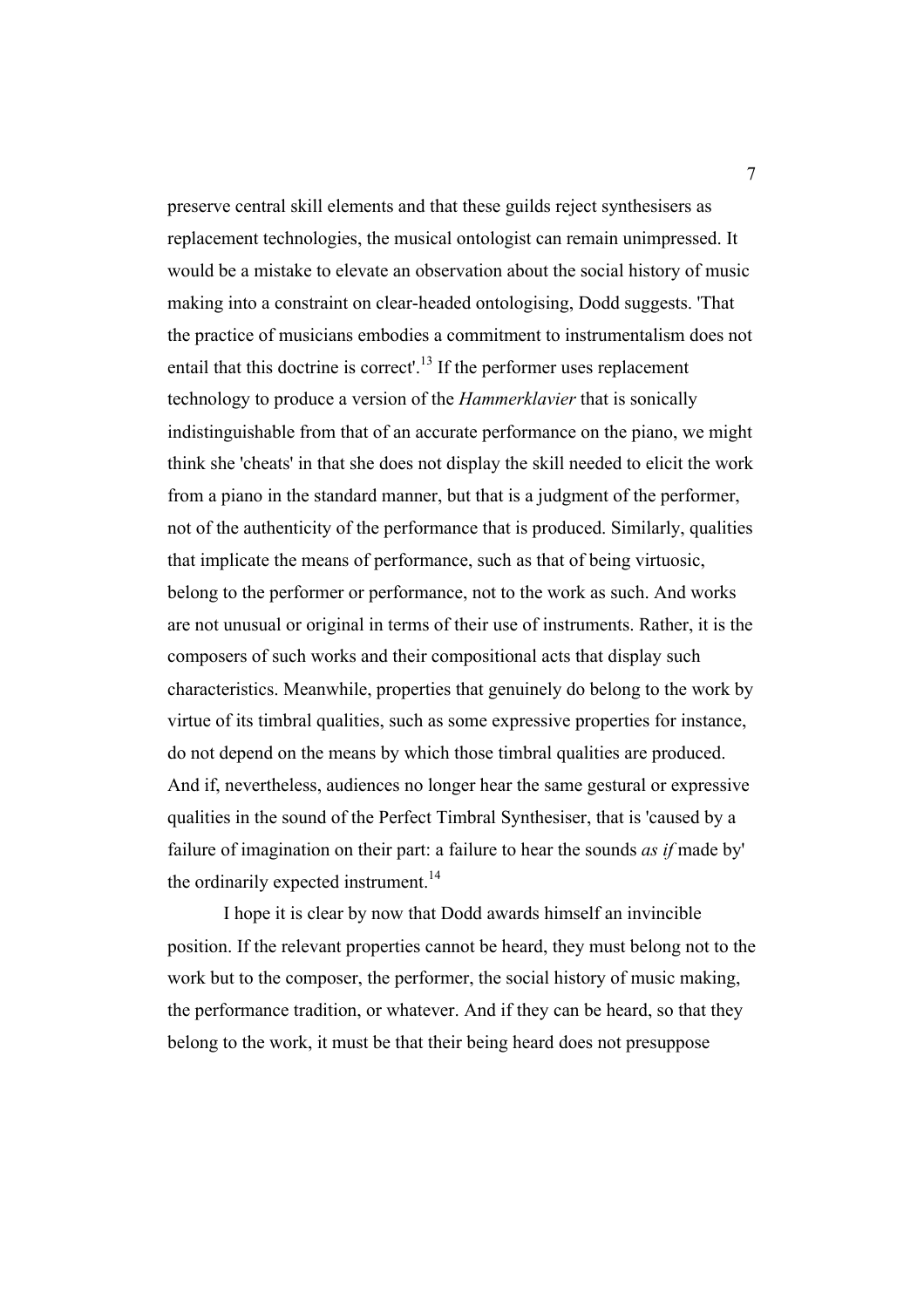anything about the sound's provenance. Moreover, we cannot appeal to what composers intend, musicians expect, and listeners experience when objecting to timbral sonicism, because Dodd offers an error theory, according to which composers, musicians, and listeners are liable to be wrong in their beliefs about the relevant matters. When composers intend to require performers to use the specified instruments, they are in error. Performers who think they can establish standards of authentic performance in terms of the musical skills involved in using the specified instruments are also mistaken, as are listeners who, through a failure of imagination, feel that something is lacking in the rendition given by the Perfect Timbral Synthesiser. Dodd's stance makes his position unfalsifiable. And because of his opening assumption, that the onus of proof is not on him but on his opponents, timbral sonicism is guaranteed to triumph.

### *The Perfect Timbral Synthesiser*

The issue is not whether the rendition by the Perfect Timbral Synthesiser provides epistemic access to how an authentic performance would sound. It does. Nor is it about whether we might counterfactually entertain the thought that what issues from the Perfect Timbral Synthesiser is the sound of some performance. We might do so and, in a world without pianists who can play the *Hammerklavier*, could fruitfully use the Perfect Timbral Synthesiser as a prop in such an imaginative game. Instead, the debate is over whether the Perfect Timbral Synthesiser povides a fully complete and faithful performance of the *Hammerklavier*. Dodd thinks it does. It preserves all the properties constitutive of the work, he insists. I disagree.

Here are my intuitions on the Perfect Timbral Synthesiser's rendition: I am reluctant to regard the result as a performance, because the actions characteristic of performing the *Hammerklavier*, over nearly two hundred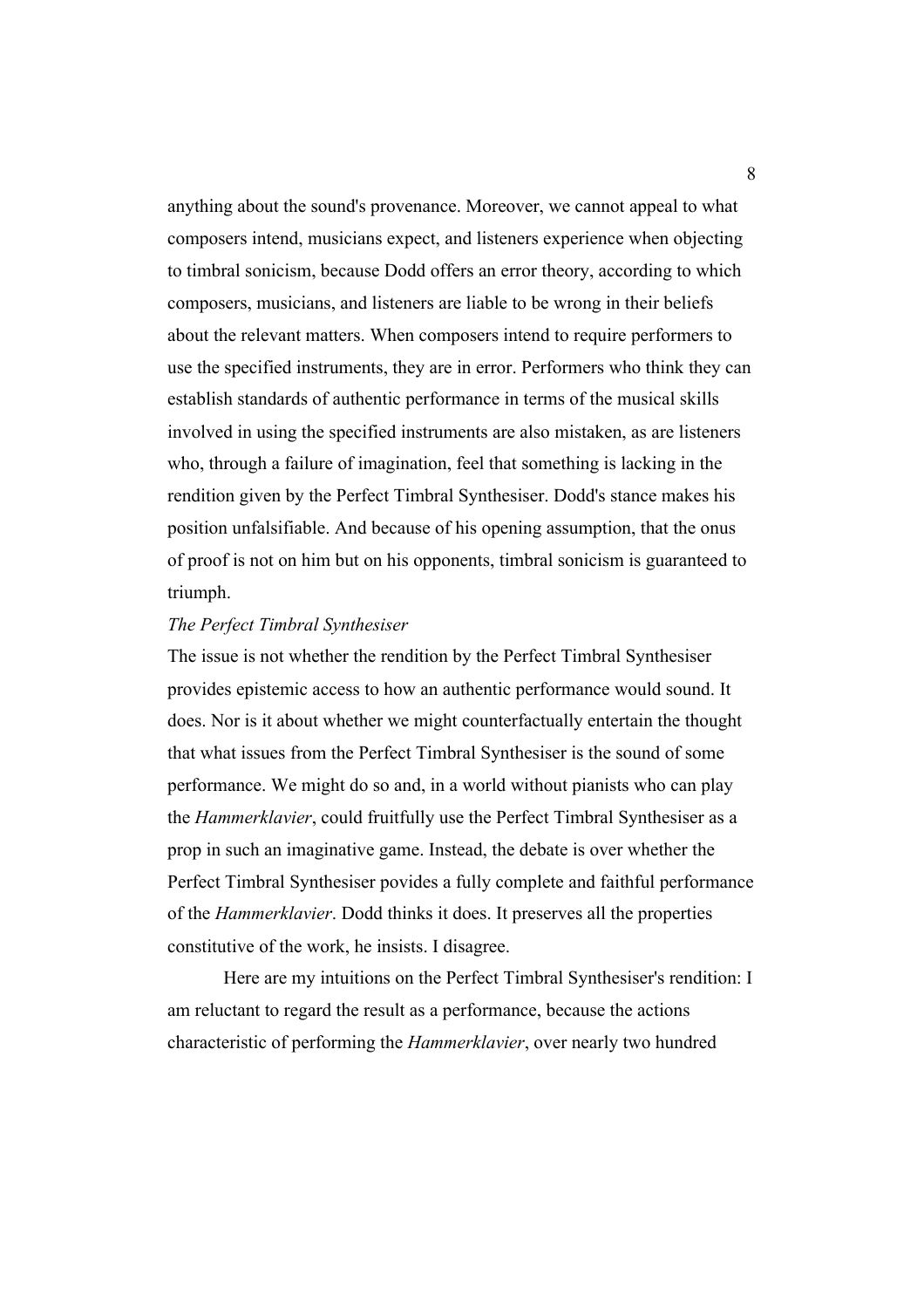years, do not take place. Moreover, the sounding produced by the Perfect Timbral Synthesiser is deficient in its representation of Beethoven's sonata; it lacks some of the features that are constitutive of Beethoven's work. One of these is the virtuosity of the last movement. (If control of the Perfect Timbral Synthesiser is difficult to master, eliciting from it a sounding of the *Hammerklavier* may call for a degree of virtuosity, but not exactly of the sort Beethoven intended.) Unlike Dodd, I see no reason to think that virtuosity belongs exclusively to the performer or the performance, as opposed to the work. It is a characteristic of the work that it is technically demanding of the pianist who would perform it. In addition, the human warmth of performance is missing from the electronically generated sounding, and this affects expressive and other features that belong to the work. If I may quote myself:

'For the accomplished player, the instrument is experienced as an extension of the body, as continuous with it. Just as a walking stick projects its user's boundary, because the ground is felt at its tip, so the musical instrument extends the boundaries of the person who plays it. And this expansion is emotional and personal, as well as physical, to the extent that the instrument provides the player with new means for expressing her ideas, personality, and passions. This nexus of corporeal embodiment, action, and expression is melded indissolubly with the music that is sounded, which in its turn implicates the human body and organic processes through the ebb and flow of its pulse and rhythm, of its gestures and sighs, of its tensions and resolutions'.<sup>15</sup>

The person who listens as the Perfect Timbral Synthesiser outputs the *Hammerklavier* will not hear in it the gestural and expressive actions that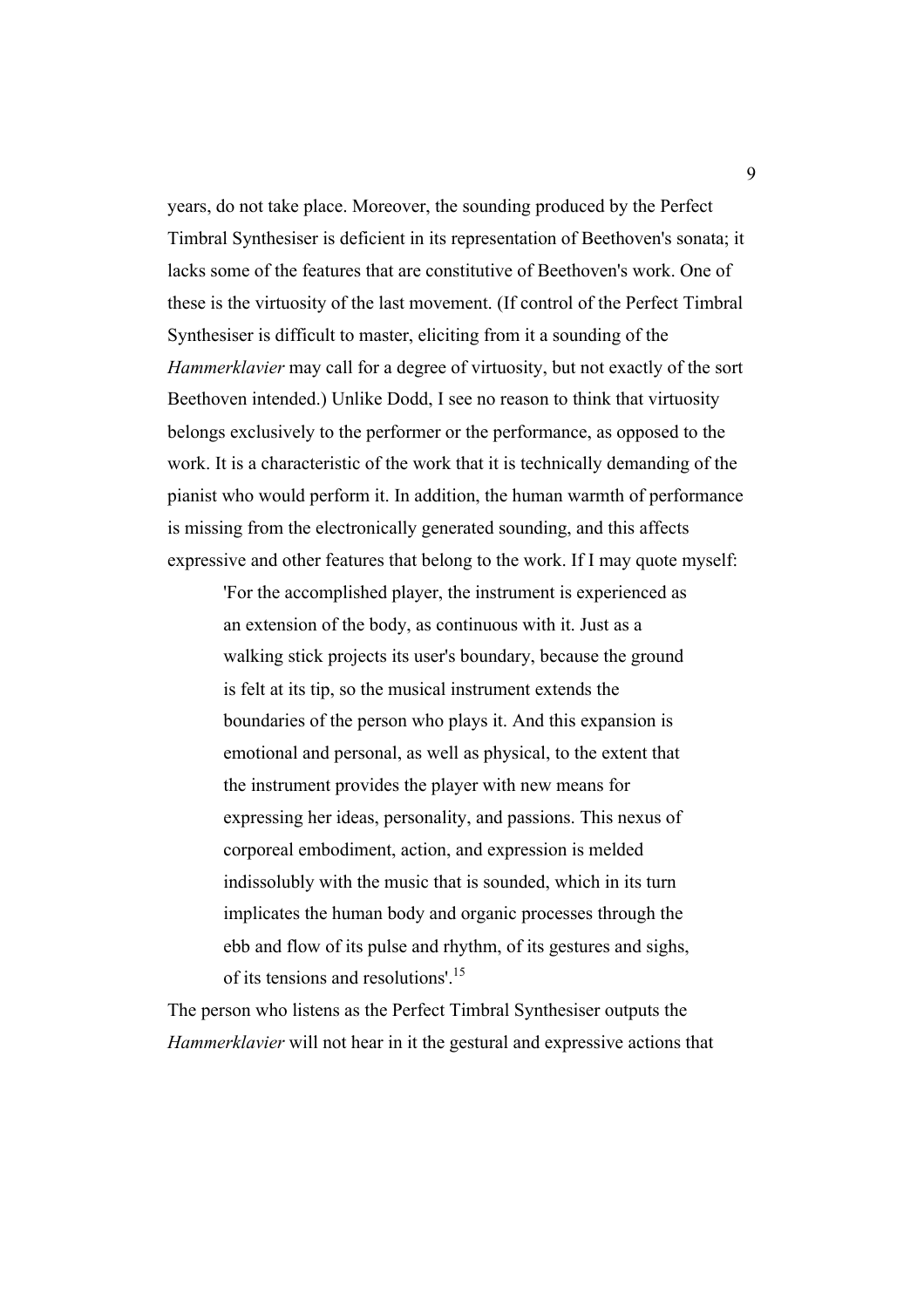properly belong to it if she remains aware throughout that the Perfect Timbral Synthesiser generates its sounds according to some program the authoring, installation, and execution of which involves something other than real-time piano playing.

#### *Timbral Sonicism Tested*

It is instructive to note how profound and tenacious are the tendencies Dodd diagnoses as error-prone. The thought of music as the auditory bodying forth of human action is deeply ingrained.

The spatial layouts of instruments as diverse as Afghanistan's dutâr, the African thumb piano, and the blues guitar condition the music created by performer-composers, suggesting that musical cognition may involve thinking in terms of movement, of how the hands engage the instrument, not only of sound.<sup>16</sup> Moreover, the relevant motor regions of the brain are stimulated when musicians merely imagine playing.<sup>17</sup> As well, the sight of musicians playing contributes to the listener's recognition and experience of music's expressive qualities.<sup>18</sup> Neurological scans show that, even in passive listening, music stimulates the parts of the brain that are involved in motor activation and vocal sound production.<sup>19</sup>

These data suggest that it is not merely the accident of association that leads us to think of sounds in terms of their sources. Indeed, wider consideration of the evolutionary function of our senses suggests that, rather than being concerned primarily with what impinges directly on the ears, and then with what causes this only by association, their adaptive function is to provide knowledge of those sources. Our senses evolved to provide us with information about the world that is relevant to our survival. To do so effectively, they must tell us the nature of distant causes through providing sensory awareness of their proximal effects. Accordingly, we generally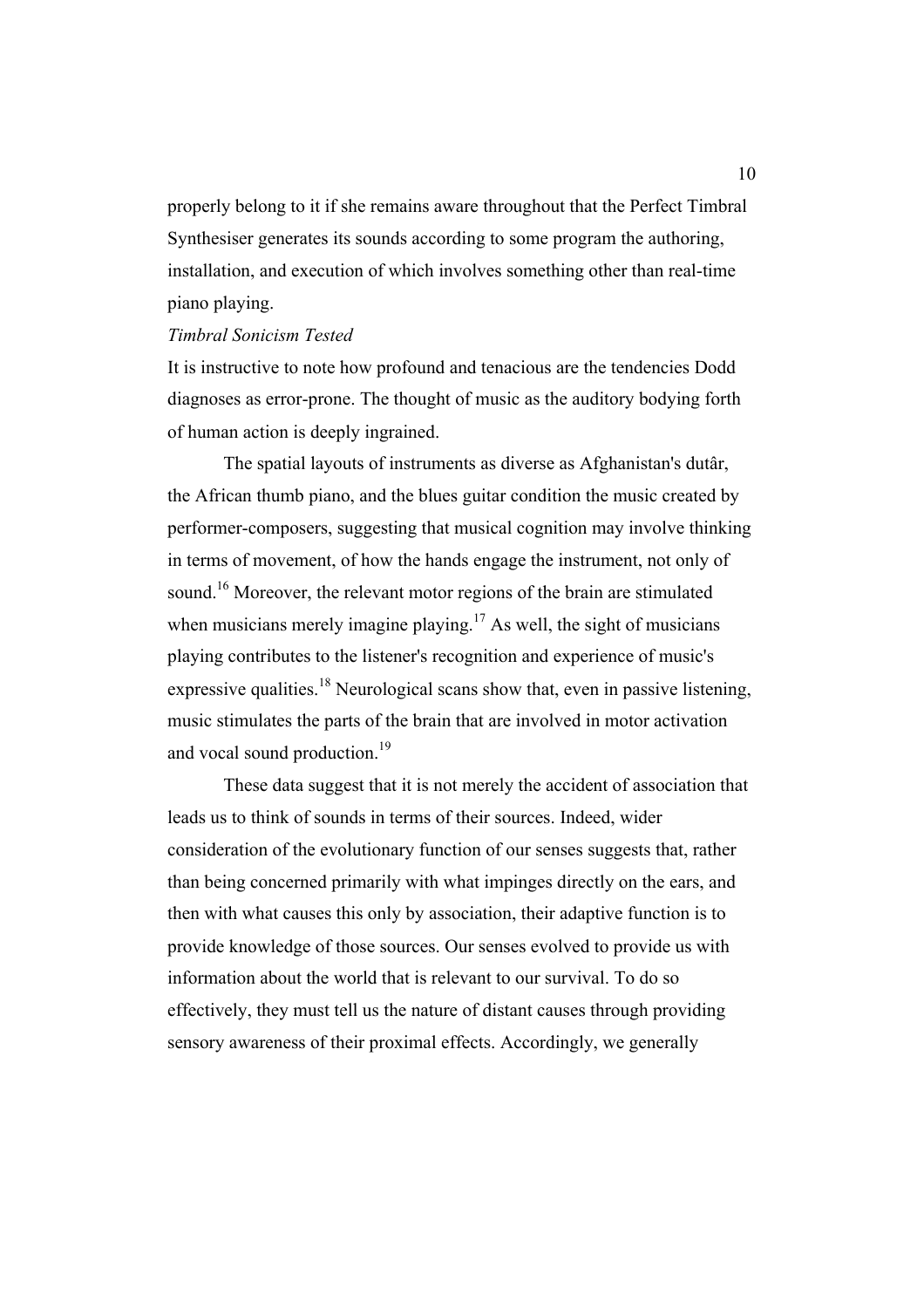experience not the qualities of the sound we are sensing but the physical properties of its source. In other words, we register changes in the sound as changes in the cause of the sound. For example, if a percussionist strikes his instrument with decreasing force, rather than following the subtle, complex acoustic changes that occur we hear the change in the force with which the instrument is struck.<sup>20</sup> The evidence of the past decade of empirical research by musicologists and psychologists is widely interpreted as supporting the conclusion that listeners perceive not 'pure' sounds but their sources.<sup>21</sup> All this suggests that Dodd's claim that timbre is a property solely of a sound, rather than of a voice or a played instrument, is as weird as saying that colour is solely a property of light, rather than of the object from which the light is reflected.

I suppose Dodd will dismiss such considerations as illegitimately substituting study of the psychology of the experience of music for ontological analysis, as he does also in rejecting the sociological claims made by Godlovitch. Yet these data are surely relevant to how we should assess his assertion that the burden of proof lies exclusively with his opponent. The intuition that musical works are sound-events is certainly widespread, but not that they are *pure* sound events. Rather, the standard intuition is that they are the outcome of specific kinds of actions that engage or impinge upon particular kinds of sound-generators. Dodd can deal with this reality only by arguing that composers, musicians, and many listeners are systematically mistaken about what they experience when they appreciate musical works for what they are. What is deeply intuitive to Dodd is not deeply intuitive to others, however. It is simply not true, I think, that everyone (except those 'encumbered by the developments in analytical aesthetics') will accept that a performance of a Schubert song on an appropriately programmed Perfect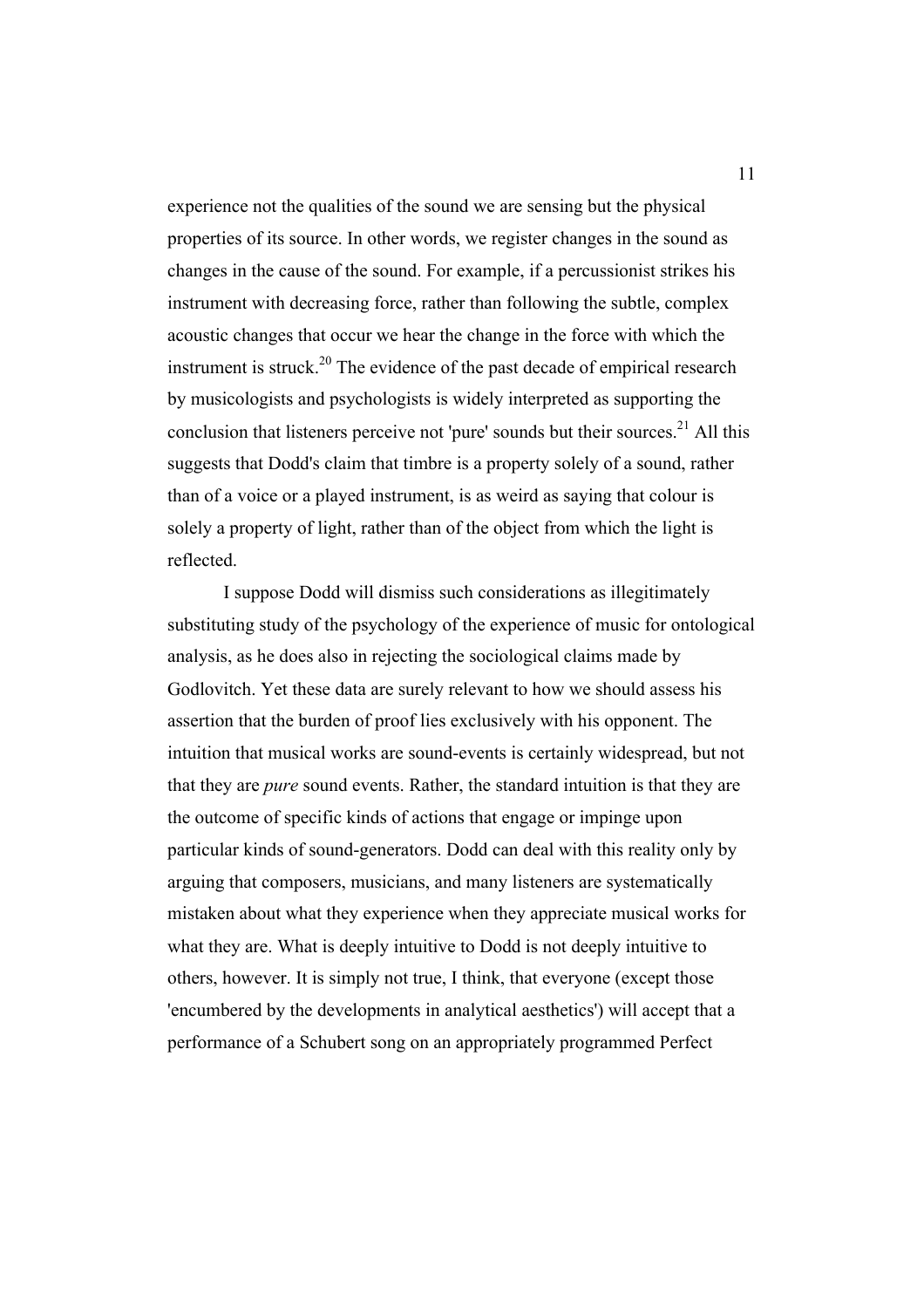Timbral Synthesiser, indistinguishable to the ears from a performance by a vocalist accompanied by a piano but not involving either, would be 'a no less satisfactory presentation of the piece'.<sup>22</sup>

When we call into doubt Dodd's claim that timbral sonicism is the default position that wins unless it is defeated, his subsequent arguments seem to beg the ontological question. As I observed earlier, he makes his position unfalsifiable by assuming that timbral sonicism must be able to accommodate all that is necessary, and that what it cannot cover can thereby be judged not to be relevant to the musical work's identity.

I believe also that Dodd is mistaken in believing that the issues of musical ontology should or could be quarantined from the sociological and psychological concerns he dismisses as solely epistemological, as I now explain.

We are capable of distinguishing fine shades of timbral difference, and we sometimes value those differences. A Stradivarius has a different tone and sounds better than a cheap violin, though both sound unmistakably like violins. A Steinway grand piano is similarly different in tone from a massproduced upright that is, nevertheless, unquestionably a piano. However, a performance of a violin concerto is not inauthentic as a result of being played on a mass-produced violin, not a Stradivarius, and a piano sonata is not performed less faithfully on an upright piano than on one branded as made by Steinway. In addition, composers have often matched their music to the distinctive timbral and other sonic features of individual performers. Mozart wrote the Queen of the Night's music to highlight the coloratura abilities and tessitura of Josepha Hofer. Béla Bartók wrote for the violinist Joseph Szigeti, who played with a distinctive, metallic tone. Despite this, we allow that any sufficiently skilled soprano or violinist can perform Mozart's or Bartók's music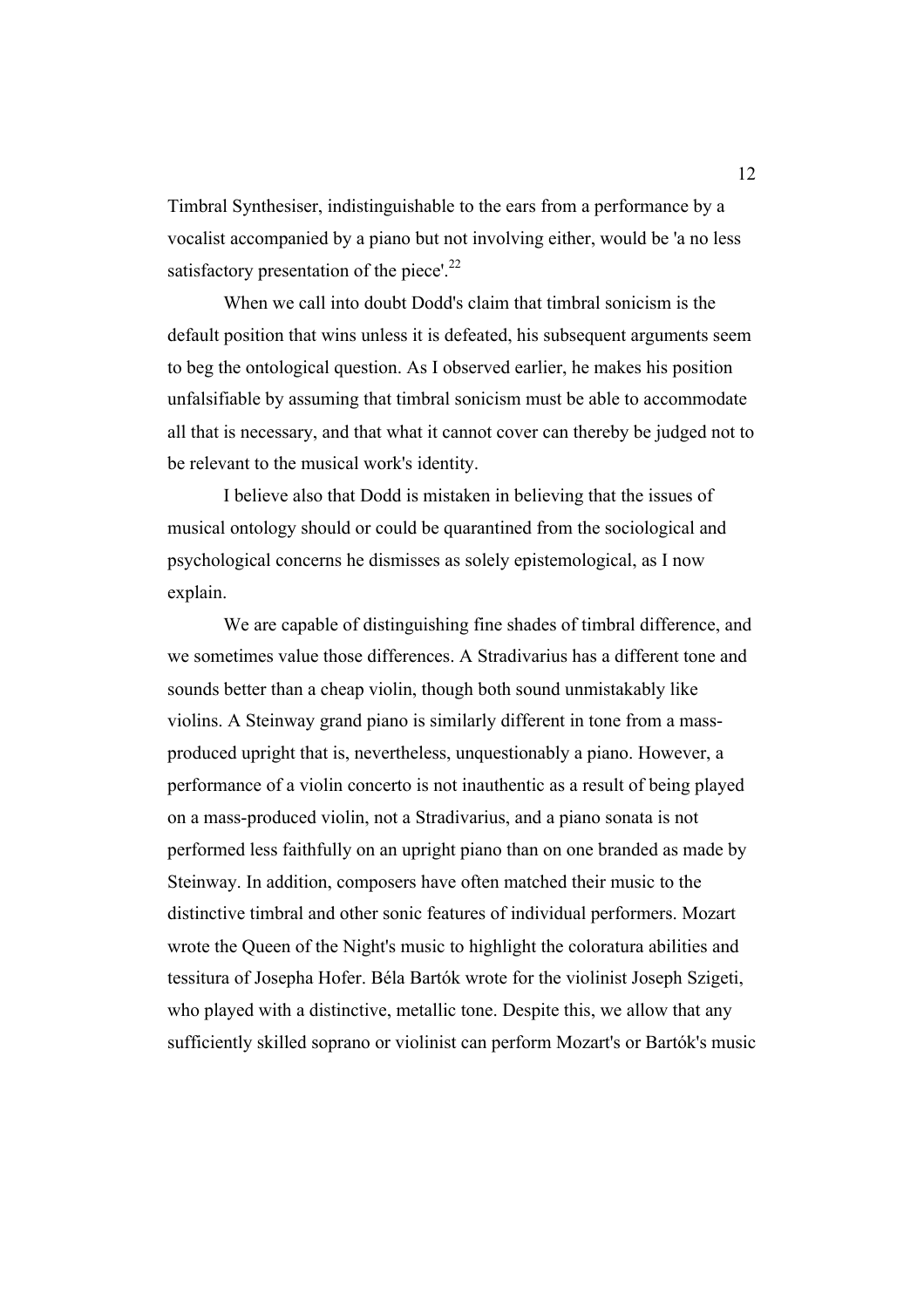in a fully authentic fashion, though the result does not faithfully reproduce the timbral specificity that these composers had in mind. In other words, we regard the relevant pieces as for the soprano and the violin, not solely for Hofer or Szigeti. These observations invite the question: given that timbre counts among the work's identifying features, why does it count only so much and not more, despite the composer's more detailed timbral conception of the music and our capacity to discriminate relevant timbral subtleties?<sup>23</sup>

It seems to me that there are two fairly obvious answers to this question, neither of which can be congenial to the timbral sonicist. The first notes that works are almost always specified at the level of instrument-types (bass viol, snaredrum, clarinet, serpent, sackbut), without regard to individual (usually subtle) differences between instances of any given type. This is because works of the kind in question are supposed and acknowledged to be for multiple performances, with different performances involving different musicians and orchestras. So, once again, reference to the means of performance is implicated in the musical work's identity, not sound qualities alone.

The second answer goes further. The level of timbral detail that is work-constitutive depends on social conventions adopted within the relevant musical tradition of work creation and presentation. In other words, the standard might have been set higher, and probably would have been if there had been less regularity among musical instruments and a greater valuing of idiosyncratic instruments. Or it could have been set lower, with considerable discretion allowed to performers in the choice of the work's instrumentation without consequent loss in the faithfulness of their performances. Indeed, this seems to be the case in jazz. For classical music, the eventual standardisation of orchestras and instruments (across broad limits) allowed the best of both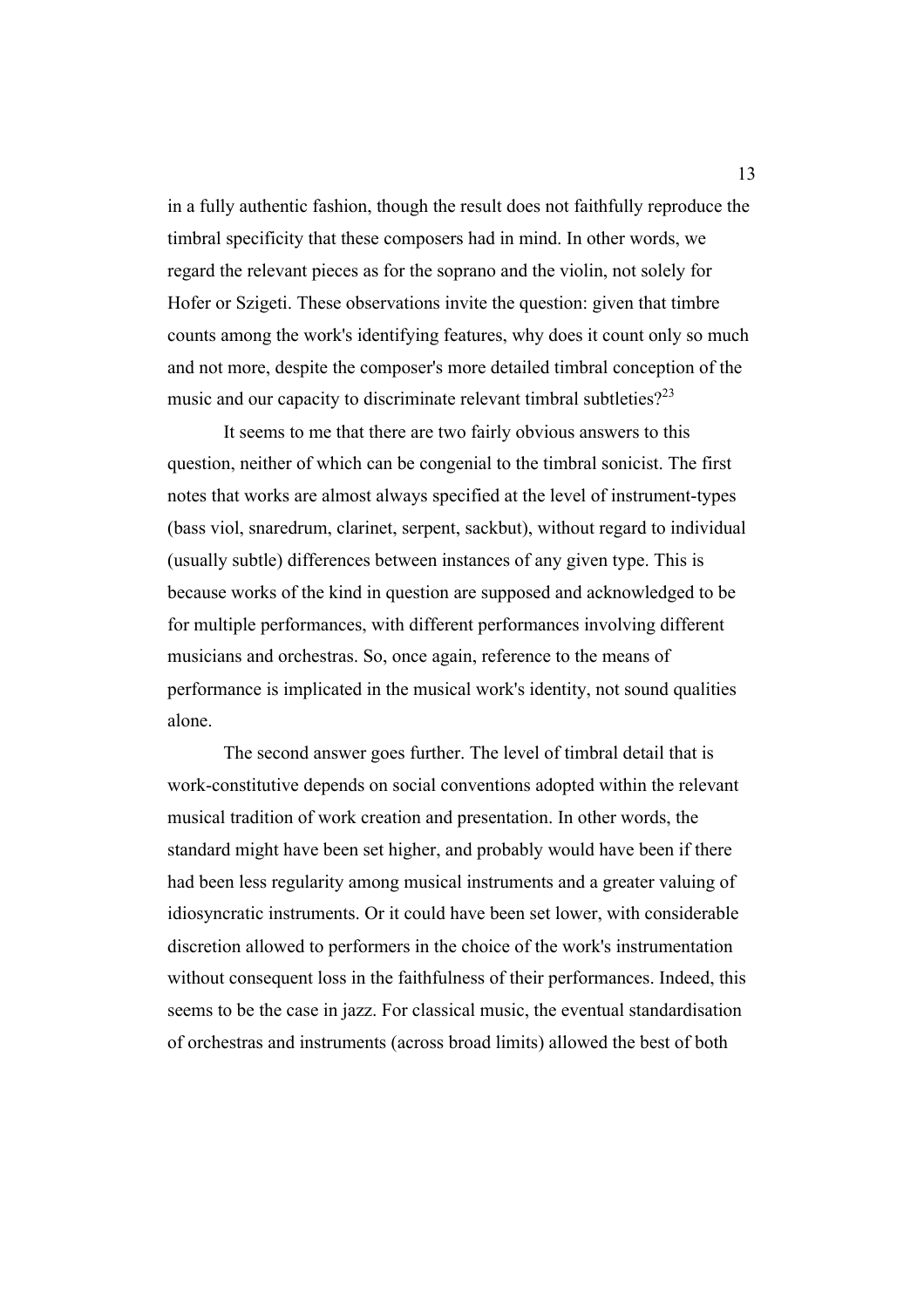worlds: highly portable and repeatable works that are, nevertheless, rich in timbral qualities that make a significant expressive and structural contribution to the work's interest. Within contrasting socio-historical practices or musical traditions, the situation could be very different, however. For example, as purely electronic works show, there could be works in which timbre is significant but the instrumental means for performance are replaced by automated mechanisms for playback.

## *Lessons for the Ontology of Music*

Dodd dismisses the human factor as irrelevant, as if he is dealing with the ontology of a natural kind. He writes of music as if it possesses a universal and unchanging essence. That is, he writes as if what we believe about musical works, how we respond to them, and how our social practices and histories incorporate them are irrelevant to the kind of things they are, just as a ruby is what it is even if humans believe it to be the frozen blood of the gods. That approach may be appropriate for rubies but is not appropriate for musical works and other socially contextualised items identified as human creations.

Because musical works are human creations, the sociology and psychology of music—what composers intend, what musicians do, and what listeners prefer, along with the interpersonal arrangements that emerge from or are based on such intentions, actions, and preferences—are relevant to an account of the character of the musical works that are made. Consideration of such matters is not, as Dodd suggests, a turning away from metaphysics. It is, instead, the adoption of a metaphysics that is appropriately informed by relevant data from social and musical history, as Dodd's abstract metaphysics in the formalist mode is not.

The second answer given above to the question asking why timbre counts only so much and not more indicated that there is a degree of cultural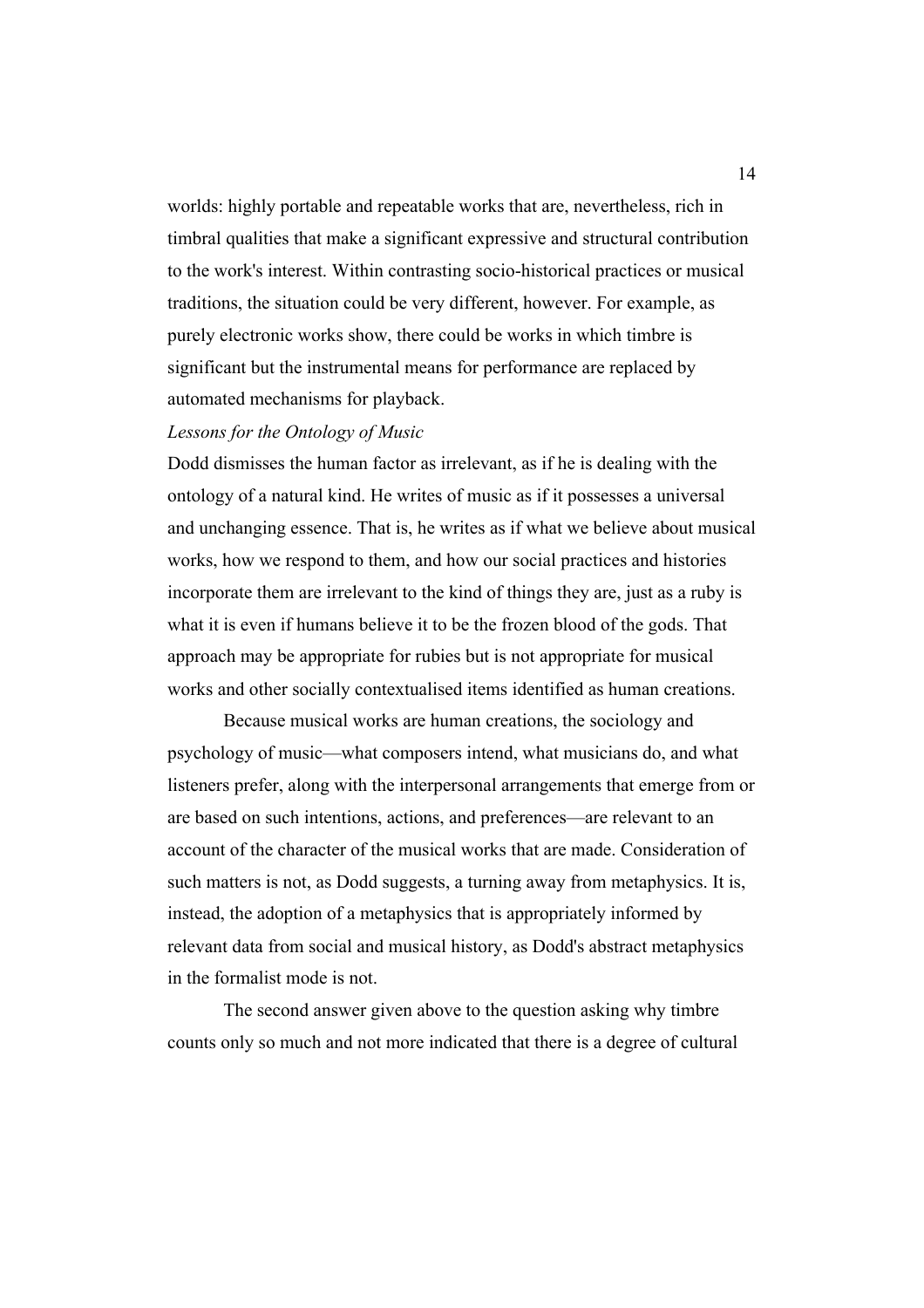flexibility to our characterisation of musical works. In turn, this implies the possibility that the ontological nature of musical works is mutable, being responsive to changes in the socio-musical environment.

The history of Western classical music and its associated practices clearly indicate that the ontological character of musical works is flexible in the way just suggested. In the past, when orchestras and instruments were not uniform and works were adapted for local circumstances, the conventions of performance did not treat all of a composer's indications or intentions as regards the means of performance as among her work's identifying features. Vocal music and songs did have to be sung for a fully faithful rendition, but the performers could and often did substitute what they had in the way of instrumental resources for the instrumentation the composer intended and preferred. (Also, they had much more editorial discretion than was allowed later.) However desirable it was from an aesthetic point of view to meet the composer's wishes as regards the performance-means, a performance was not less faithful to the work if these were bypassed. Not surprisingly, under such circumstances composers were less liable to invest their works with instrument-specific timbral effects, except where the instruments were very widespread and similar, as was true for the lute in the fifteenth century and the violin in the seventeenth. Performances of music were replete with timbral effects, of course, but most of these were attributable to the performer as part of his individual interpretation, not to the composer as part of her work's identifying features. Beginning in the eighteenth century, the performer's discretion in the selection and use of performance-means gradually diminished, following the publication of scores, the regularisation of the orchestra, and moves toward professional, public performance. By the nineteenth century, the practice of Western classical music's performance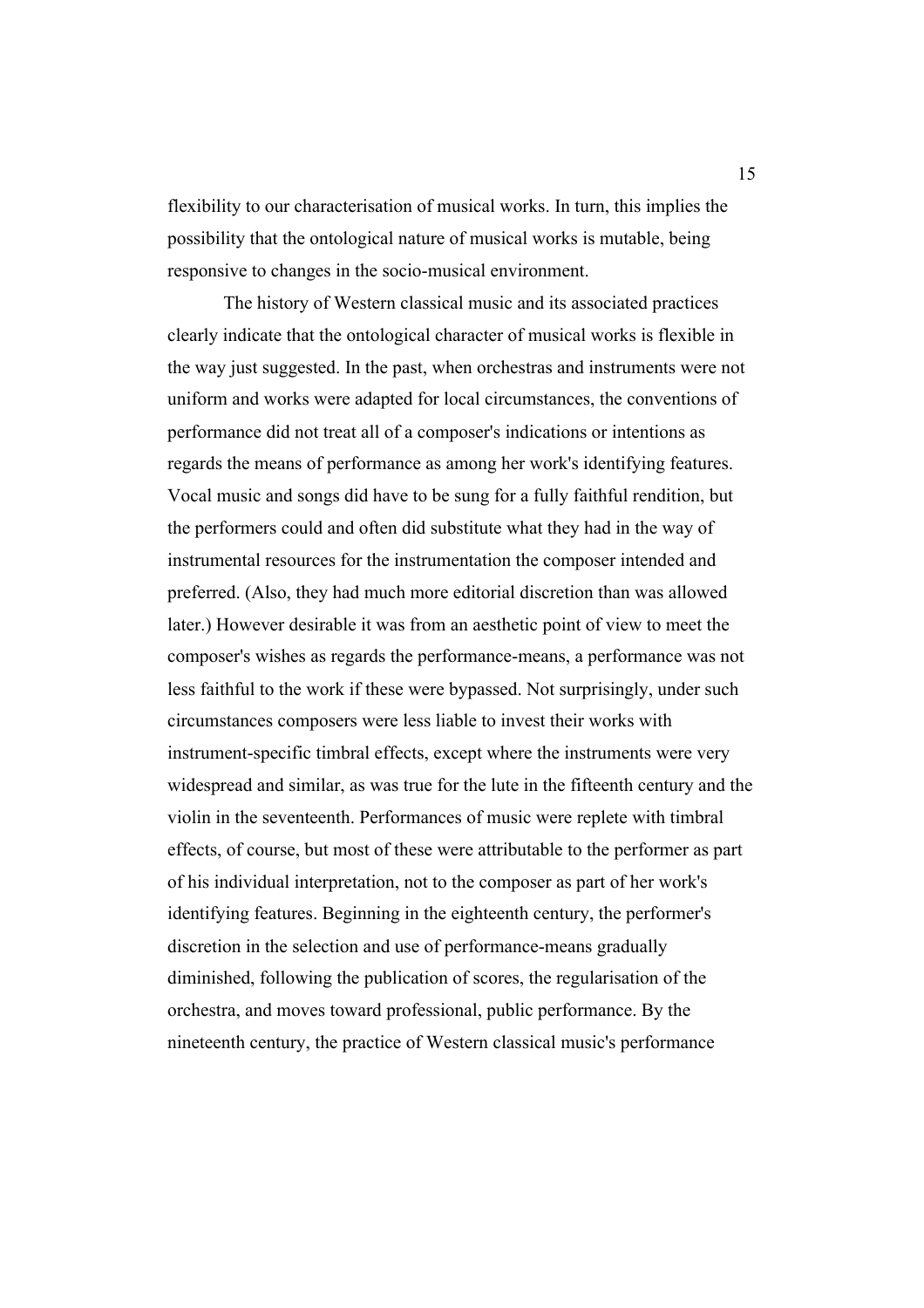suggested that the work's instrumentation, and hence its colour, was mandated by its composer. In other words, changes in musical practice and reception over time shifted timbral effects from the sphere of the performer's interpretative freedom to the sphere of the work's constitutive properties, and this was achieved via an equivalent change in the status of the composer's indication of the work's performance-means, from recommendations for best interpretative practice to work-identifying directions.

In acknowledgment of this, I reject not only pure sonicism and timbral sonicism but also thoroughgoing instrumentalism. There have been periods or genres in which instrumental colour was more a feature of the performance than a constituent of the work performed. This was typically the case when convention and the default circumstances made it impossible for composers to require what performance-means could be employed in realising their works. And in addition, technology has allowed for the creation of purely electronic works issued on discs. Such works are for playback, not performance, which means that instrumentalism is not an appropriate ontological model for them.<sup>24</sup> So, instrumentalism fails if it is presented as a timeless or overarching theory.

Musical works come in a variety of ontological types. I have argued that works for live performance, works for studio performance, and works for playback (such as purely electronic compositions that are not for performance) should be distinguished.<sup>25</sup> And among those for performance, works can be variously 'thick' or 'thin' with constitutive properties. A work with mandated, detailed instrumentation will be thicker than one designated as for performance on any instruments, even if the latter's sound-structural profile is otherwise identical to the former's. (Even if a group performs the second work with the instruments specified for the first, with the result that their performance is sonically indistinguishable from a rendition of the first, timbral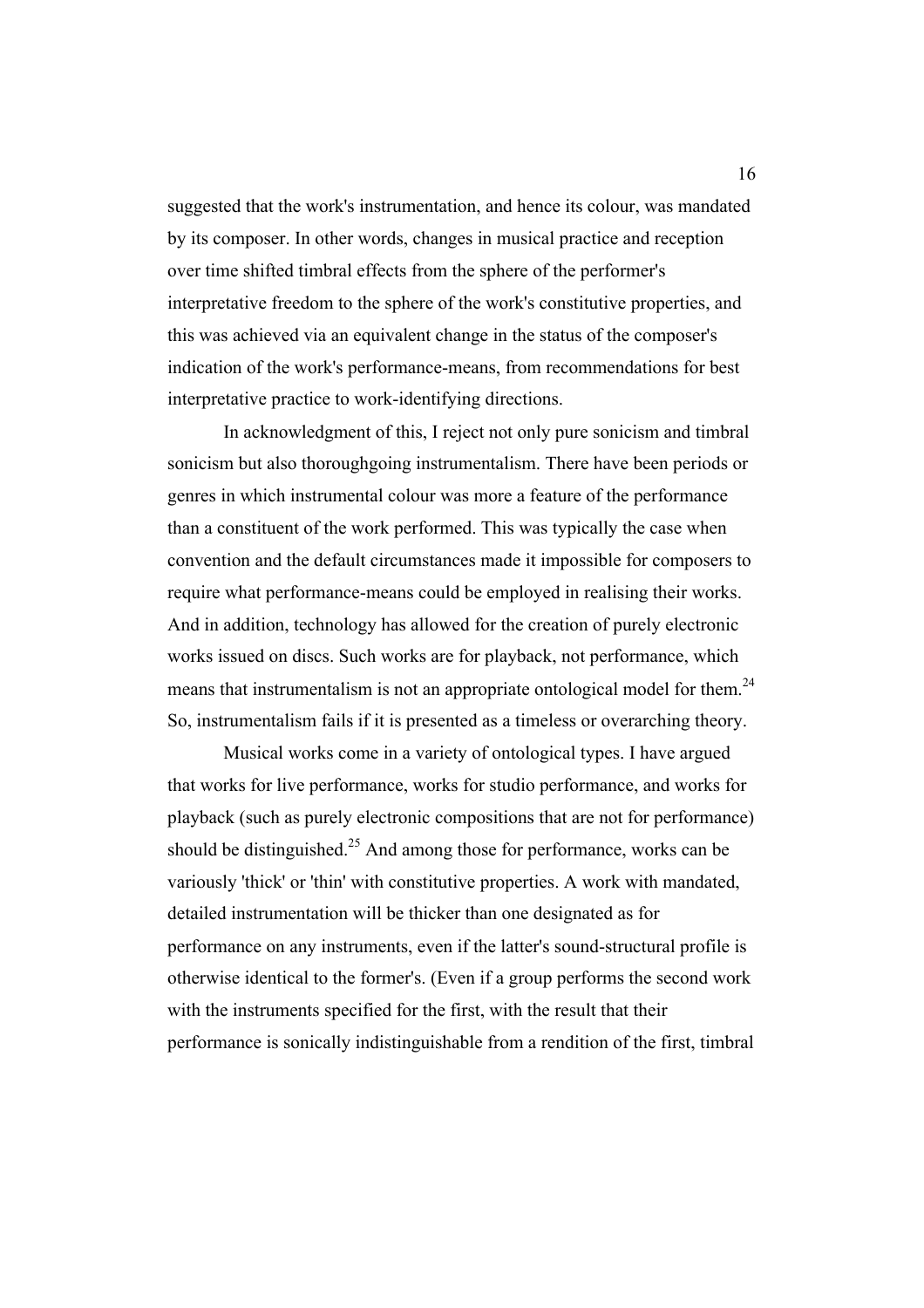features belonging to the first work in its performance are, in the performance of the second, attributable only to the interpretation offered, not to the piece.) The ontological analysis of the nature of musical works must respect this diversity. To do so, account must be taken of how the circumstances and practices of the time of the work's creation are relevant to its nature. Rarefied, monolithic theories, like Dodd's timbral sonicism, traduce the rich variety in music and its works. $26$ 

> Stephen Davies, University of Auckland.

#### ENDNOTES

- <sup>1</sup> Realistically coloured representations (such as a painting of green grass) stimulate the colour region of the brain differently from depictions that are aberrantly coloured (such as paintings of purple grass); see S. Zeki, 'Art and the Brain', *Journal of Consciousness Studies: Art and the Brain*, vol. 6, (1999), pp. 76-96.
- <sup>2</sup> For further discussion, see S. Irvin, *Work and Object: The Artist's Sanction in Contemporary Art*, (Doctoral dissertation, Princeton University, 2003).
- <sup>3</sup> 'A Theory of the Compositional Work of Music', *Journal of Aesthetics and Art Criticism*, vol. 33, (1974), pp. 59-66.
- <sup>4</sup> 'Orchestrating Platonism', in *Aesthetic Distinction*, T. Anderberg, T. Nilstun, & I. Persson (eds.) (Lund: Lund University Press, 1988), pp. 42- 55; quotation from p. 55.
- <sup>5</sup> *The Aesthetics of Music* (Oxford: Clarendon Press, 1997); the quotation is from p. 442 and the thesis is developed at pp. 2-3,19-20. For discussion of Scruton's view, see A. Hamilton, 'The Sound of Music', in *Sounds and*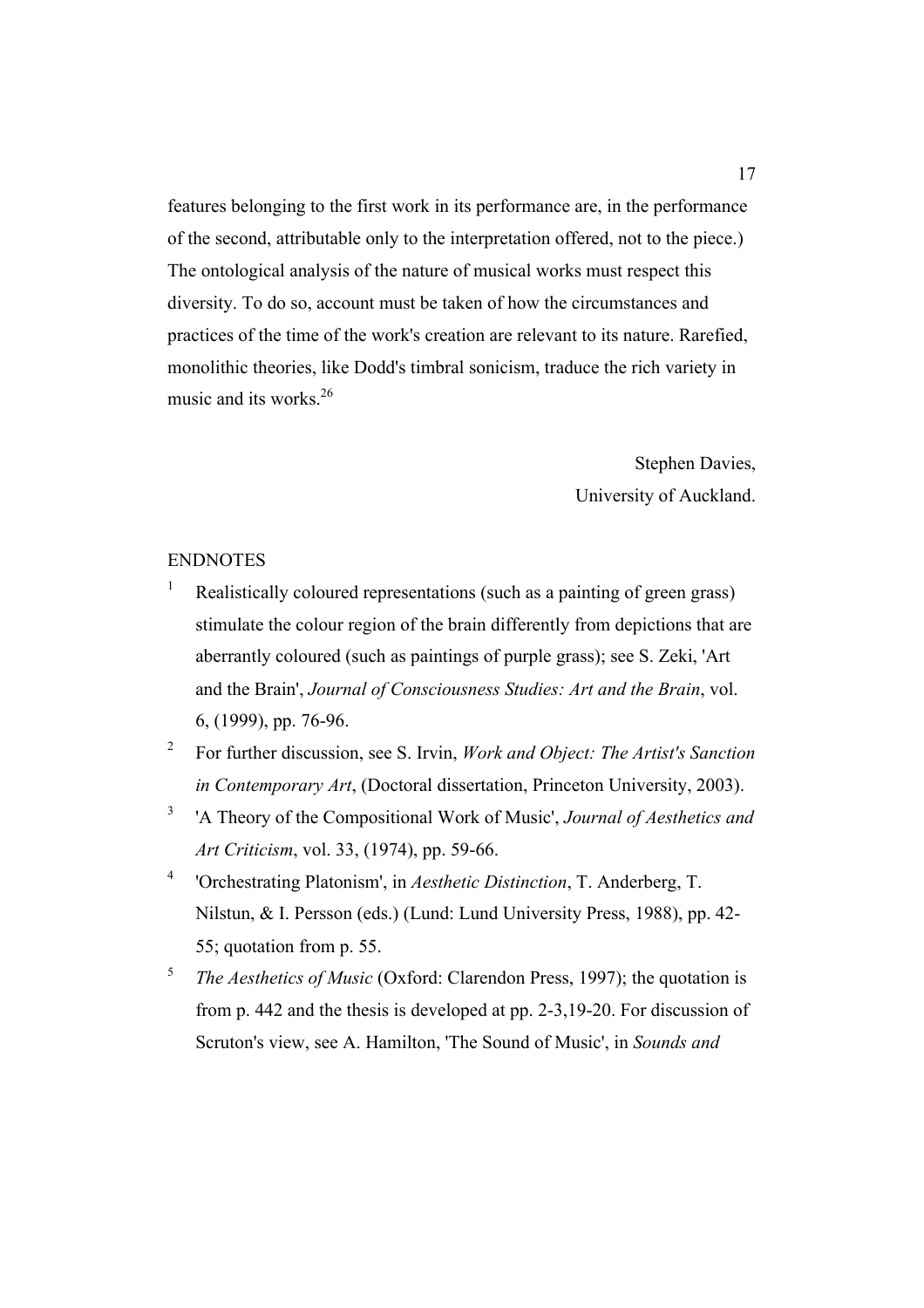*Perception: New Philosophical Essays*, M. Nudds (ed.) (Oxford: Oxford University Press, forthcoming).

- <sup>6</sup> See J. Levinson, 'What a Musical Work Is', 'What a Musical Work Is, Again', and 'Authentic Performance and Performance Means', in *Music, Art, and Metaphysics* (Ithaca: Cornell University Press, 1990), pp. 63-88, 215-63, and 393-408; see also S. Davies, *Musical Works and Performances: A Philosophical Exploration* (Oxford: Clarendon Press, 2001).
- <sup>7</sup> K.L. Walton, 'Categories of Art', *Philosophical Review*, vol. 79, (1970), pp. 334-67.
- <sup>8</sup> See S. Davies, 'Transcription, Authenticity and Performance', in *Themes in the Philosophy of Music* (Oxford: Oxford University Press, 2003), pp. 47- 59 and 'Versions of Musical Works', in *Philosophers on Music: Experience, Meaning and Work*, K. Stock (ed.) (Oxford: Oxford University Press, 2007), pp. 79-92.
- <sup>9</sup> *Musical Works and Performances*, p. 64.
- <sup>10</sup> J. Dodd, 'Sounds, Instruments and Works of Music', in *Philosophers on Music: Experience, Meaning and Work*, K. Stock (ed.) (Oxford: Oxford University Press, 2007), pp. 23-51; the quotation is from p. 25. The most developed version of his position is in his *Works of Music: An Essay in Ontology* (Oxford: Oxford University Press, 2007).
- <sup>11</sup> 'Sounds, Instruments and Works of Music', pp. 26-7.
- <sup>12</sup> *Musical Performance: A Philosophical Study* (London: Routledge, 1998).
- <sup>13</sup> 'Sounds, Instruments and Works of Music', p. 36.
- <sup>14</sup> 'Sounds, Instruments and Works of Music', p. 45.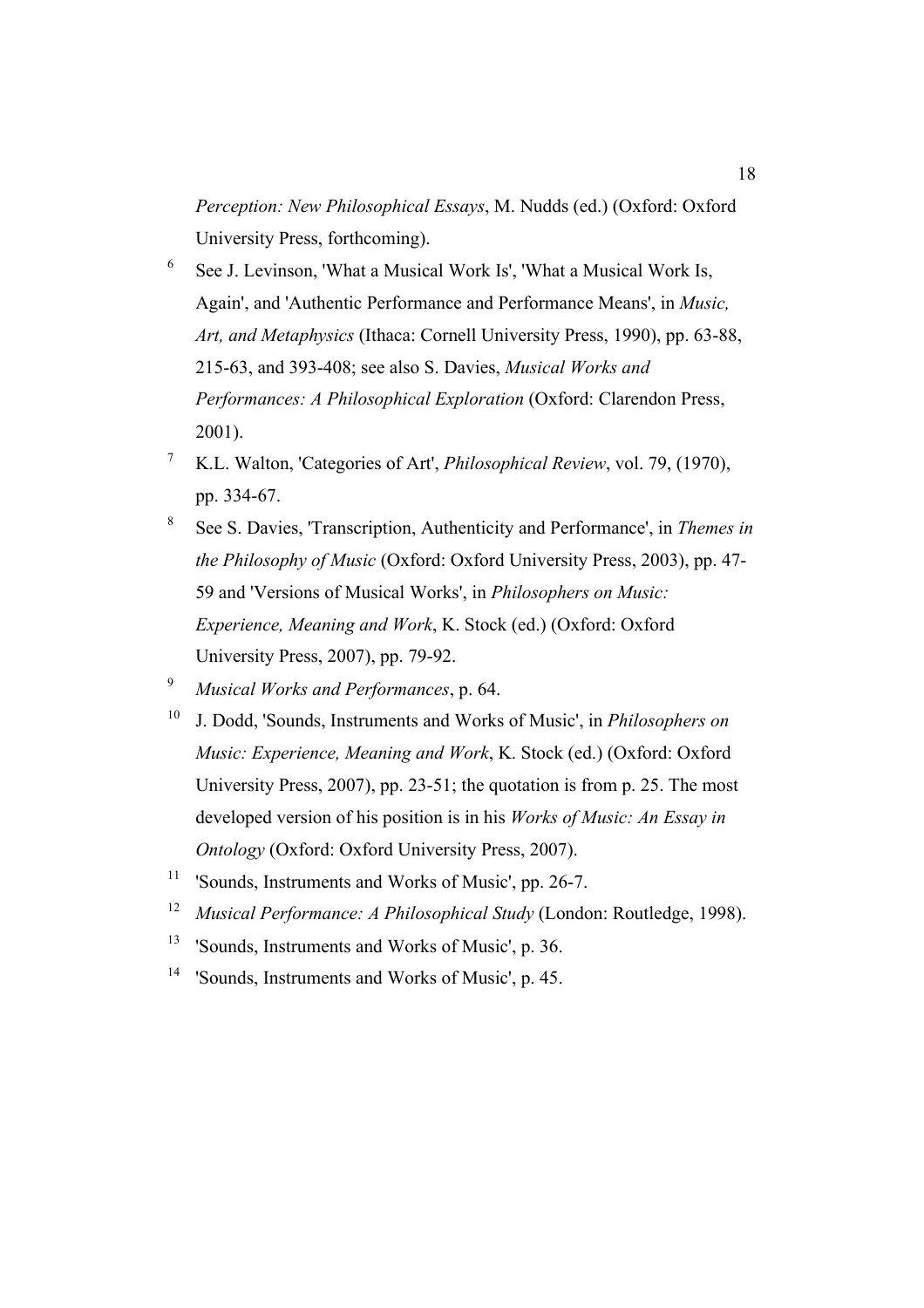<sup>15</sup> 'What is the Sound of One Piano Plummeting?' in *Themes in the Philosophy of Music* (Oxford: Oxford University Press, 2003), pp. 108-18; the quotation if from p. 114.

<sup>16</sup> See J. Blacking, 'Patterns of Nsenga *kalimba* Music', *African Music*, vol. 2, (1961) (4), pp. 26-43; J. Baily, 'Movement Patterns in Playing the Herati Dutâr', in *The Anthropology of the Body*, J. Blacking (ed.) (London: Academic Press, 1977), pp. 275-330, and 'Music Structure and Human Movement', in *Musical Structure and Cognition*, P. Howell, I. Cross, & R. West (eds.) (London: Academic Press, 1985), pp. 237-58; V.S. Iyer, *Microstructures of Feel, Macrostructures of Sound: Embodied Cognition in West African and African-American Musics*, (Doctoral dissertation, University of California, 1998), and 'Embodied Mind, Situated Cognition, and Expressive Microtiming in African-American Music', *Music Perception*, vol. 19, (2002), pp. 387-414; and S. Nelson, *Melodic Improvisation on a Twelve-bar Blues Model: An Investigation of Physical and Historical Aspects, and their Contribution to Performance*, (Doctoral dissertation, City University of London, 2002).

- <sup>17</sup> See R.J. Zatorre & A.R. Halpern, 'Mental Concerts: Musical Imagery and Auditory Cortex', *Neuron*, vol. 47, (2005), pp. 9-12.
- <sup>18</sup> See J.W. Davidson, 'Visual Perception of Performance Manner in the Movements of Solo Musicians', *Psychology of Music*, vol. 21, (1993), pp. 103–12; B. Vines, C. Krumhansl, M. Wanderly, I. Dalca, & D. Levitin, 'Dimensions of Emotion in Expressive Musical Performance', *Annals of the New York Academy of Sciences*, vol. 1060, (2005), pp. 462-66.
- <sup>19</sup> See P. Janata & S.T. Grafton, 'Swinging in the Brain: Shared Neural Substrates for Behaviors Related to Sequencing and Music', *Nature Neuroscience*, vol. 6, (2003), pp. 682-7; S. Koelsch & W.A. Siebel,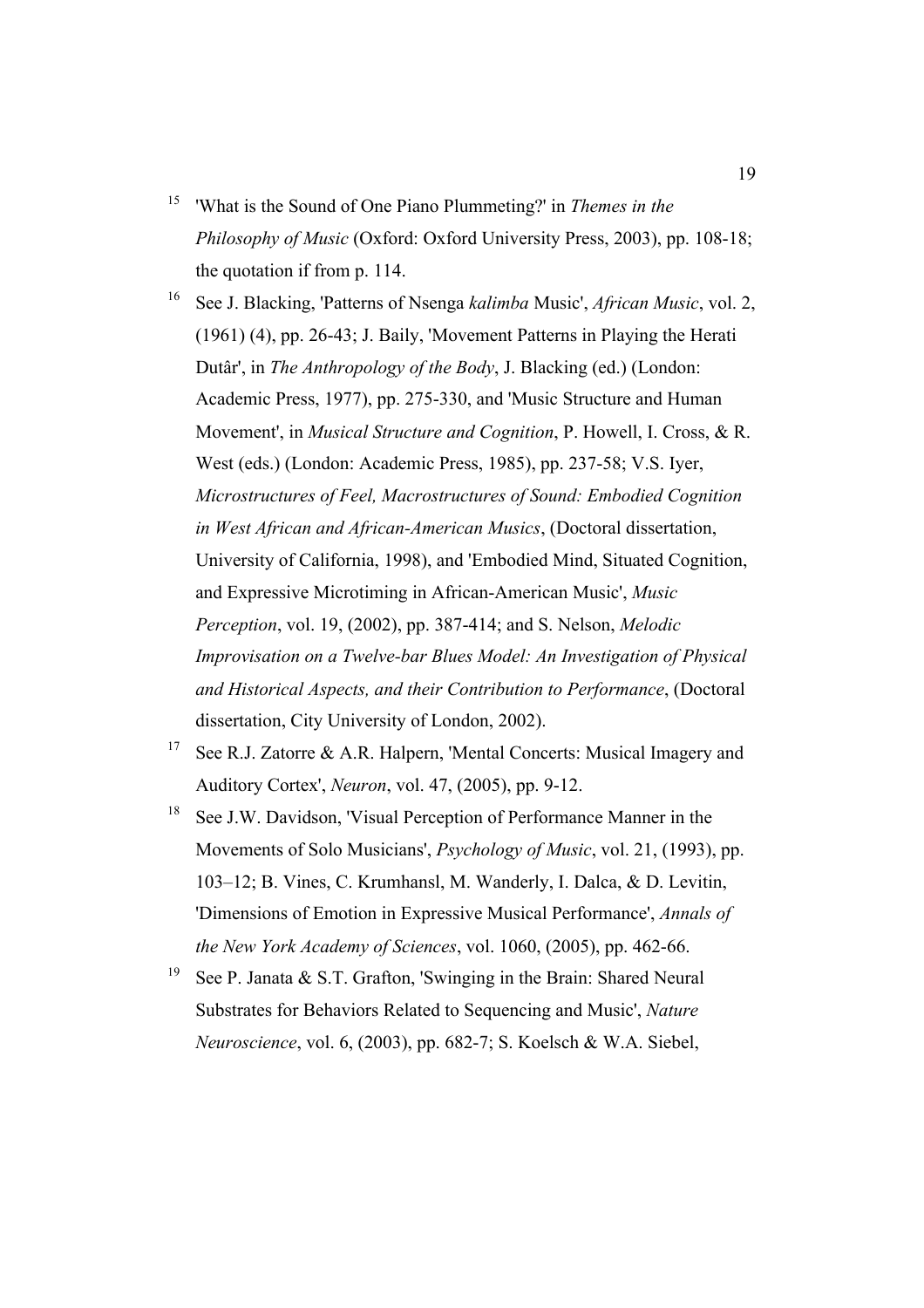'Towards a Neural Basis of Music Perception', *Trends in Cognitive Sciences*, vol. 9, (2005), pp. 578-84; S. Koelsch, T. Fritz, D. Yves, V. Cramon, K. Müller, & A.D. Friederici, 'Investigating Emotion with Music: An fMRI Study', *Human Brain Mapping*, vol. 27, (2006), pp. 239-50.

<sup>20</sup> See A.S. Bregman, *Auditory Scene Analysis: The Perceptual Organization of Sound*, (Cambridge, MA: MIT Press, 1990). For further discussion along the same lines, see E.F. Clarke, 'Structure and Expression in Rhythmic Performance', in *Musical Structure and Cognition*, P. Howell, I. Cross & R. West (eds.) (London: Academic Press, 1985), pp. 209-36, and *Ways of Listening: An Ecological Approach to the Perception of Musical Meaning* (New York: Oxford University Pres, 2005); J.J. Gibson, *The Senses Considered as Perceptual Systems* (London: George Allen & Unwin, 1968); S. Handel, *Listening: An Introduction to the Perception of Auditory Events* (Cambridge, MA: MIT Press, 1989); P. Shove & B.H. Repp, 'Musical Motion and Performance: Theoretical and Empirical', in *The Practice of Performance: Studies in Musical Interpretation*, J. Rink (ed.) (Cambridge: Cambridge University Press, 1995), pp. 55-83; N.J. Vanderveer, 'Ecological Acoustics: Human Perception of Environmental Sounds', *Dissertation Abstracts International*, vol. 40, (1979), 4543B; and W.L. Windsor, 'Through and Around the Acousmatic: The Interpretation of Electroacoustic Sounds', in *Music, Electronic Media and Culture*, S. Emmerson (ed.) (Aldershot: Ashgate, 2000), pp. 7-25.

- <sup>21</sup> See N. Dibben, 'What do We Hear when We Hear Music? Music Perception and Musical Material', *Musicae Scientiae*, vol. 5, (2001), pp. 161-94.
- $22$  'Sounds, Instruments and Works of Music', p. 27.